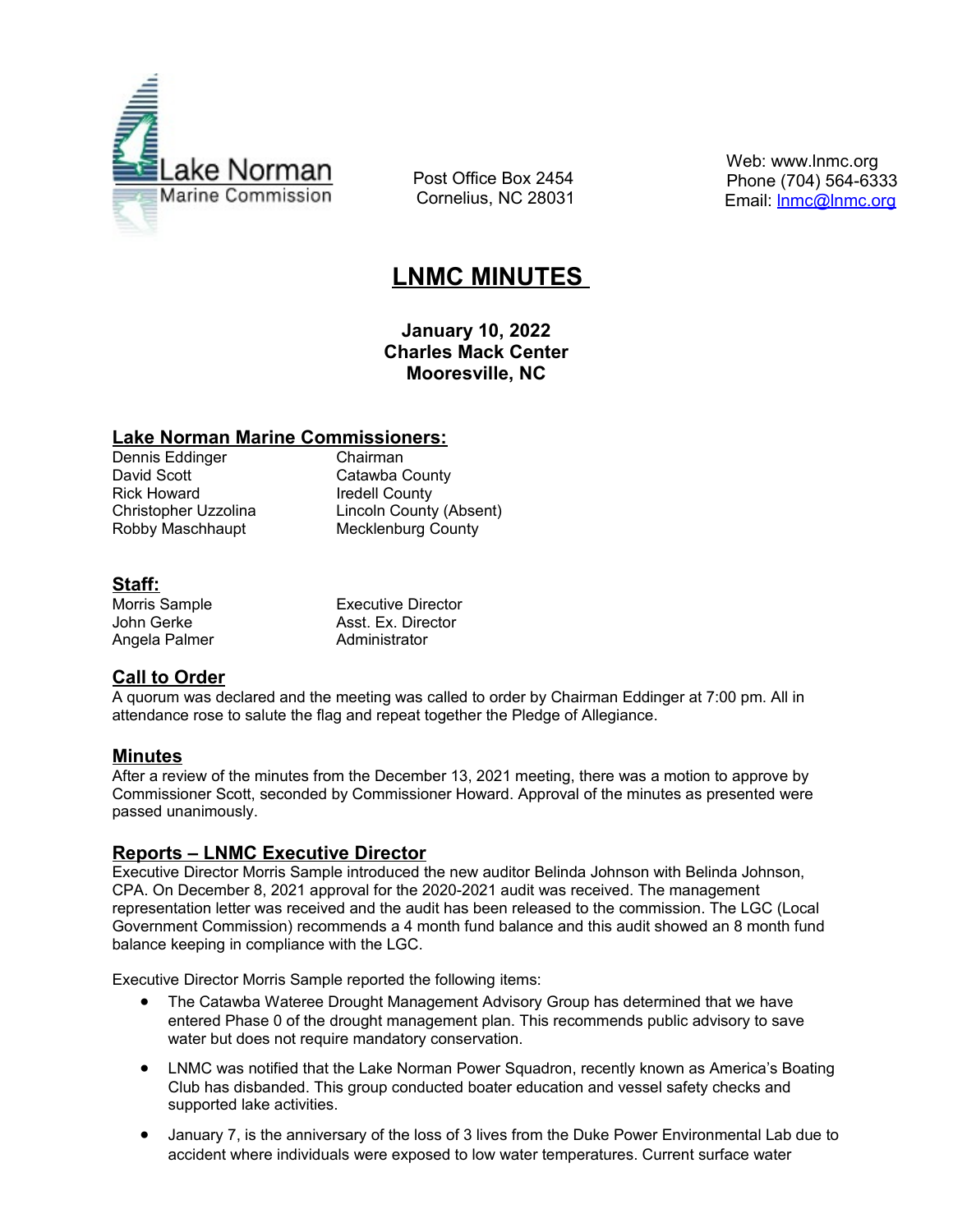#### **REPORTS - ENFORCEMENT**

#### **Cornelius Police Department**

Sargent Figaro reported officers responded to 12 calls for service during December. Most calls were received on Friday between 12:00pm-6:00pm. The average response time was 5.33 minutes. Officers self initiated 487 zone checks and had 7 community involvement activities. Highlights:

- Shots fired call at island "N-13". The gunfire was from duck hunters who were more than 500 feet from a structure.
- A subject on a pier, fired a .22 cal. Rifle in the direction of people fishing on a boat in the cove. The suspect was located and arrested for Assault with a Deadly Weapon and cited for Unlawful Harassment of Person Taking Wildlife Resources.
- Participated in Lake Norman Christmas Light Boat Parade.

#### **Iredell County Sheriff** No Report

**Catawba County Lake Patrol** No Report

**Lincoln County Lake Patrol** No Report

**N.C. Wildlife Resources Commission** No Report

## **Reports – Lake Issues**

**Duke Energy**  Chad Broadway – No Report

#### **Coast Guard Auxiliary Division 26**

Steve Riggins reported 159.53 on the water hours for this boating season

- 1. The USCG Auxiliary will have a public affairs booth at the Charlotte Boat Show February 10- 13.
- 2. 2. Planning is underway for activities in 2022. Currently, the USCG Auxiliary can conduct inperson activities and public education classes as long as participating Auxiliarists are fully vaccinated for COVID-19.

#### **Mecklenburg County Parks and Rec.**

No Report

**Island Habitat Program & NC Wildlife Federation** Billy Wilson – No Report

**Catawba Riverkeepers** Michael Lindsey – No Report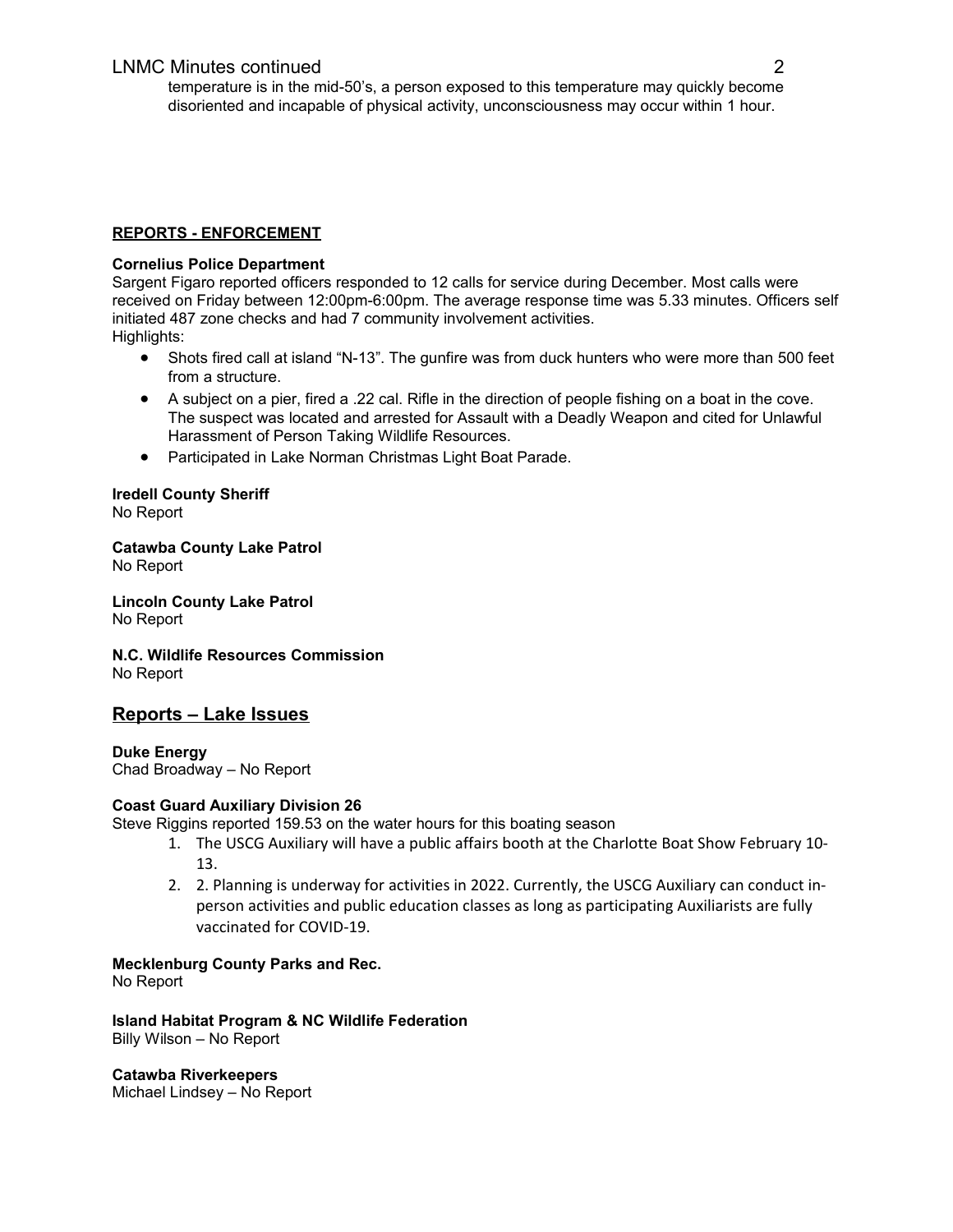# **Water Quality/Erosion/Buffers/Illegal Discharge**

Executive Director Sample reported for Dave Ferguson. Last monitoring occurred November 30, 2021. Data looks great.

# **Comments from the Public:**

None

# **Committee Reports:**

#### **ATON Committee**

Morris Sample reported the following since last meeting:

- Lights replaced on 21, Shoal 303.
- Missing Sign replaced on R5
- High Intensity lights installed on M1, M2, M3 for comparison trial
- Current repair list:
	- o Shoal 376, near Skipper's Landing, marker knocked down
	- o Shoal signs that are faded will be replaced.

#### **Environmental Committee**

Executive Morris Sample – Discussions with DEQ February/March time frame. 700 grass carp to be released in the spring around April, with 50 to be tagged.

#### **Boater Education/Communication**

Commissioner Scott reported trifolds and cards have been ordered for the Boat Show in February. Shirts and Koozies have been ordered as well. Next meeting is Thursday, January 13, 2022 if anyone would like to participate. It will be via Zoom at 7:00pm.

## **Charter Boat Committee**

Commissioner Uzzolina – No Report

#### **No Wake Buoys**

Commissioner Howard reported moving forward with changes recommended at the December meeting. Recommended Billy Wilson chair the new buoy committee. Add ability to apply on the website for the public to join the committee.

## **Rafting Committee**

Commissioner Maschhaupt - No report

# **Applications**

#### **No-Wake Buoy Requests**

• None

## **Rafting Applications**

None